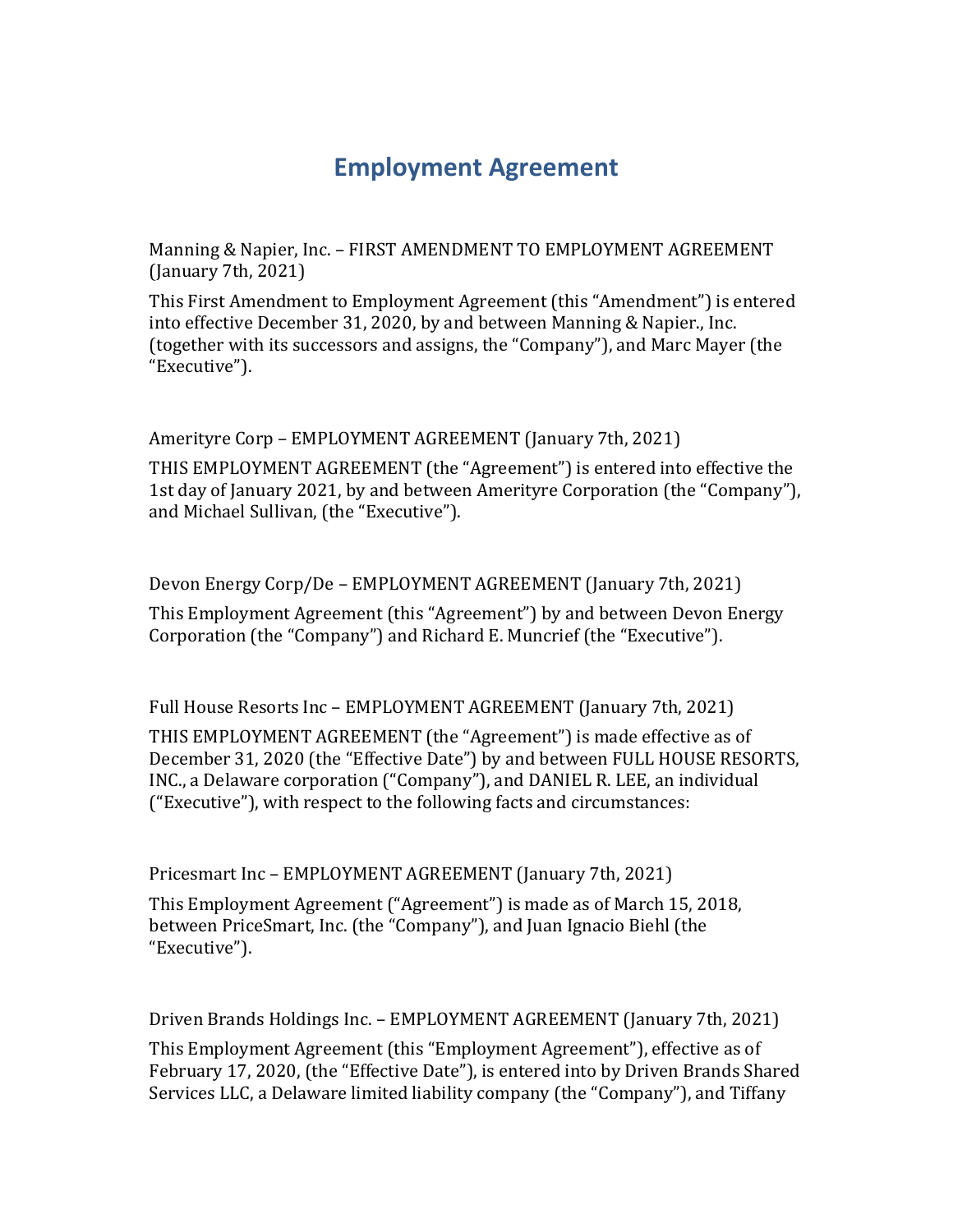Mason, in her individual capacity ("Executive"), on the terms and conditions as follows:

Devon Energy Corp/De – EMPLOYMENT AGREEMENT (January 7th, 2021)

This Employment Agreement (this "Agreement") by and between Devon Energy Corporation (the "Company") and Clay M. Gaspar (the "Executive").

Devon Energy Corp/De – EMPLOYMENT AGREEMENT (January 7th, 2021)

This Employment Agreement (this "Agreement") by and between Devon Energy Corporation (the "Company") and Dennis C. Cameron (the "Executive").

## UNIVERSITY OF NEBRASKA MEDICAL CENTER EPPLEY INSTITUTE EMPLOYMENT AGREEMENT (January 7th, 2021)

The Board of Regents of the University of Nebraska, a public body corporate, for and on behalf of University of Nebraska Medical Center (UNMC) hereby agrees to employ (Faculty Member) and Faculty Member hereby agrees to accept employment by UNMC, subject to the following terms and conditions:

Enveric Biosciences, Inc. – KANUBADDI EMPLOYMENT AGREEMENT (January 6th, 2021)

THIS EMPLOYMENT AGREEMENT (this "Agreement") is dated as of December 2, 2020 to be effective as of the Closing Date, as defined below (the "Effective Date") and is entered into by and between Avani Kanubaddi (the "Executive") and Jay Pharma, Inc. (the "Company"). The Company and the Executive shall be referred to herein as the "Parties."

Enveric Biosciences, Inc. – EMPLOYMENT AGREEMENT (January 6th, 2021)

THIS EMPLOYMENT AGREEMENT (this "Agreement") is dated as of December 22, 2020 to be effective as of the Closing Date, as defined below (the "Effective Date") and is entered into by and between Robert G. Wilkins (the "Executive") and Jay Pharma, Inc. (the "Company"). The Company and the Executive shall be referred to herein as the "Parties."

Heritage Insurance Holdings, Inc. – EMPLOYMENT AGREEMENT (January 6th, 2021)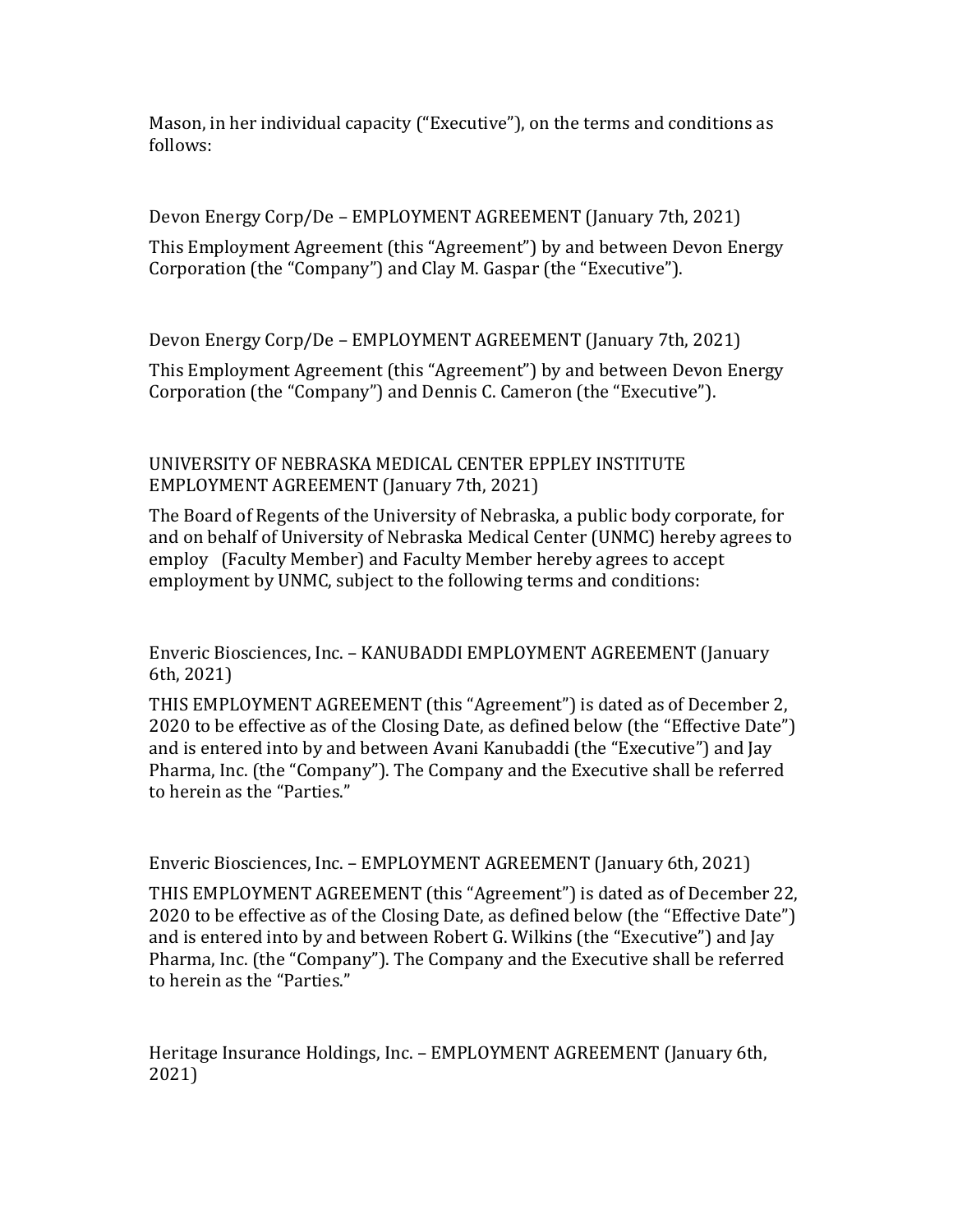THIS EMPLOYMENT AGREEMENT ("Agreement"), dated January 5, 2021 is made and entered into by and between HERITAGE INSURANCE HOLDINGS, INC., Delaware corporation, and all of its affiliate and subsidiary companies (collectively, the "Company"), and Ernie Garateix (the "Executive").

Community Bank System, Inc. – EMPLOYMENT AGREEMENT (January 6th, 2021)

This sets forth the terms of the Employment Agreement between (i) COMMUNITY BANK SYSTEM, INC., a Delaware corporation and registered bank holding company ("CBSI"), and COMMUNITY BANK, N.A., a national banking association ("CBNA"), both having offices located in Dewitt, New York (collectively, the "Employer"), and (ii) JOSEPH E. SUTARIS, an individual currently residing at Manlius, New York ("Employee"). This Agreement is effective as of January 1, 2021 and supersedes the Employment Agreement between the parties that expires on December 31, 2020.

Community Bank System, Inc. – EMPLOYMENT AGREEMENT (January 6th, 2021)

This sets forth the terms of the Employment Agreement made as of January 1, 2021 between (i) COMMUNITY BANK SYSTEM, INC., a Delaware corporation and registered bank holding company ("CBSI"), and COMMUNITY BANK, N.A., a national banking association ("CBNA"), both having offices in DeWitt, New York (collectively, the "Employer"), and (ii) MARK E. TRYNISKI, an individual currently residing at 1964 Penfold Way, Baldwinsville, New York ("Employee"). This Agreement is effective as of January 1, 2021 and supersedes the Employment Agreement between the parties dated as of January 1, 2018.

EMPLOYMENT AGREEMENT Between (January 6th, 2021)

Flotek Industries Inc/Cn/ – EMPLOYMENT AGREEMENT (January 6th, 2021)

This Employment Agreement (this "Agreement") is made and entered into by and between Flotek Industries, Inc., a Delaware corporation (the "Company"), and Ryan Ezell ("Employee") effective as of January 1, 2021 (the "Effective Date").

Heat Biologics, Inc. – EMPLOYMENT AGREEMENT (January 6th, 2021)

This EMPLOYMENT AGREEMENT (the "Agreement") between Heat Biologics, Inc., a Delaware corporation, (the "Company"), and Jeffrey Wolf (the "Executive") is effective as of January 4, 2021 (the "Effective Date").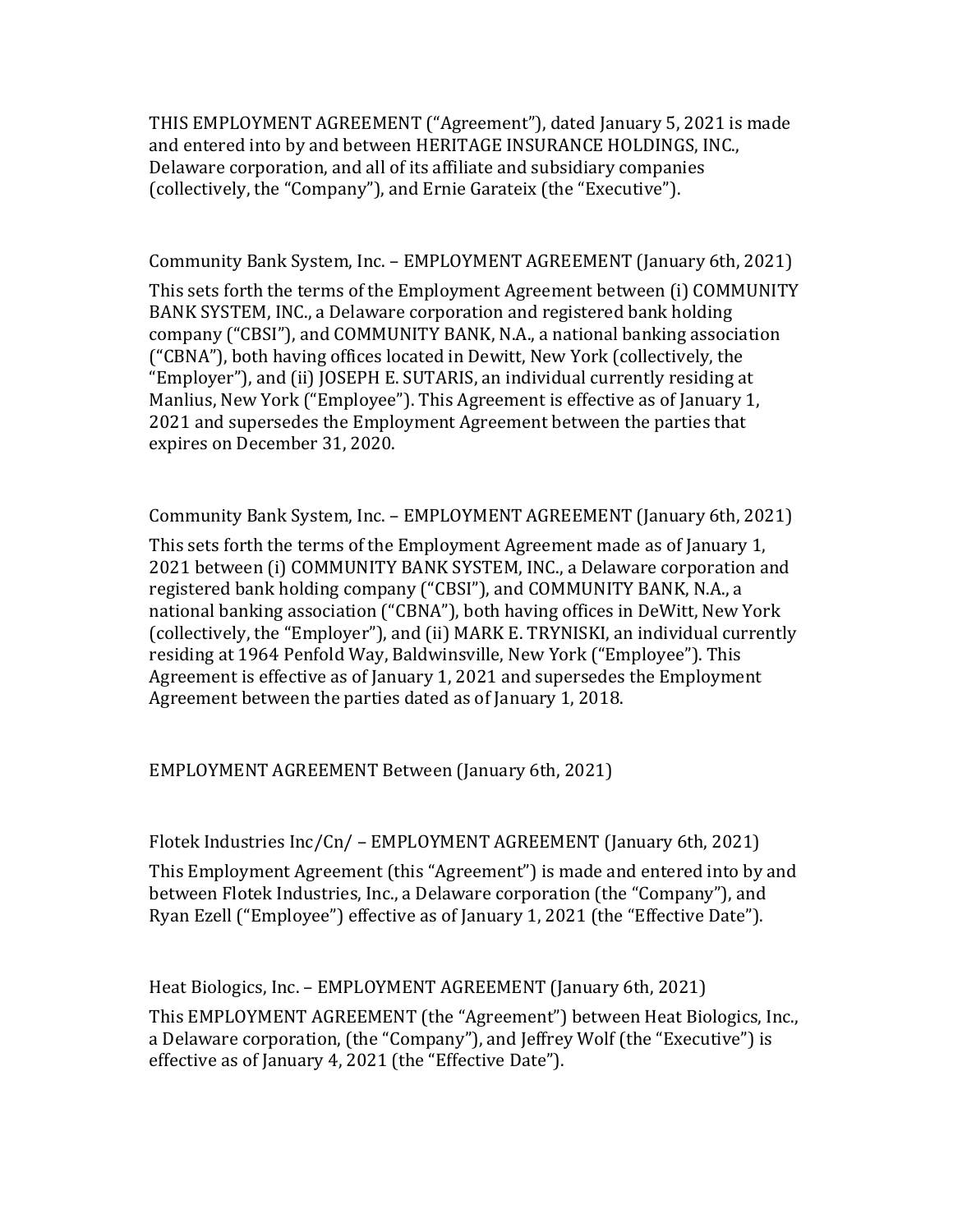Arcimoto Inc – Arcimoto, Inc. Employment Agreement (January 6th, 2021)

This Employment Agreement (the "Agreement"), effective as of January 1, 2021 (the "Effective Date"), is entered into by Arcimoto, Inc. an Oregon corporation (the "Company"), and Mark Frohnmayer, an individual residing at the address on the signature page hereto (the "Employee").

Dycom Industries Inc – EMPLOYMENT AGREEMENT (January 6th, 2021)

This employment agreement (this "Employment Agreement") is made and entered into as of the 6th day of January, 2021, by and between Daniel S. Peyovich (the "Employee") and Dycom Industries, Inc., a Florida Corporation ("Dycom" or the "Company").

American Battery Metals Corp – EMPLOYMENT AGREEMENT (January 6th, 2021)

This Employment Agreement (this "Agreement") is entered and effective as of December 29th, 2020 (the "Effective Date"), by and between American Battery Metals Corporation at 930 Tahoe Blvd, Suite 802-16 Incline Village, NV 89451 (the "Company") and David Corsaut at 22120 Serenata Circle E, Boca Raton, FL 33433 ("Employee" and together with the Company, the "Parties").

Clarus Corp – EMPLOYMENT AGREEMENT (January 6th, 2021)

EMPLOYMENT AGREEMENT (the "Agreement"), dated as of January 1, 2021, between Clarus Corporation, a Delaware corporation (the "Company"), and John Walbrecht (the "Employee").

Enveric Biosciences, Inc. – EMPLOYMENT AGREEMENT (January 6th, 2021)

THIS EMPLOYMENT AGREEMENT (this "Agreement") is dated as of January 10, 2020 to be effective as of the Closing Date, as defined below (the "Effective Date") and is entered into by and between David Johnson (the "Executive") and Jay Pharma, Inc. (the "Company"). The Company and the Executive shall be referred to herein as the "Parties."

SolarWinds Corp – AMENDMENT TO EMPLOYMENT AGREEMENT (January 6th, 2021)

THIS AMENDMENT TO EMPLOYMENT AGREEMENT (this "Amendment") is made effective as of January 4, 2021 (the "Effective Date"), by and between SolarWinds Worldwide, LLC, a Delaware limited liability company (the "Company") and wholly-owned subsidiary of SolarWinds Corporation, a Delaware corporation